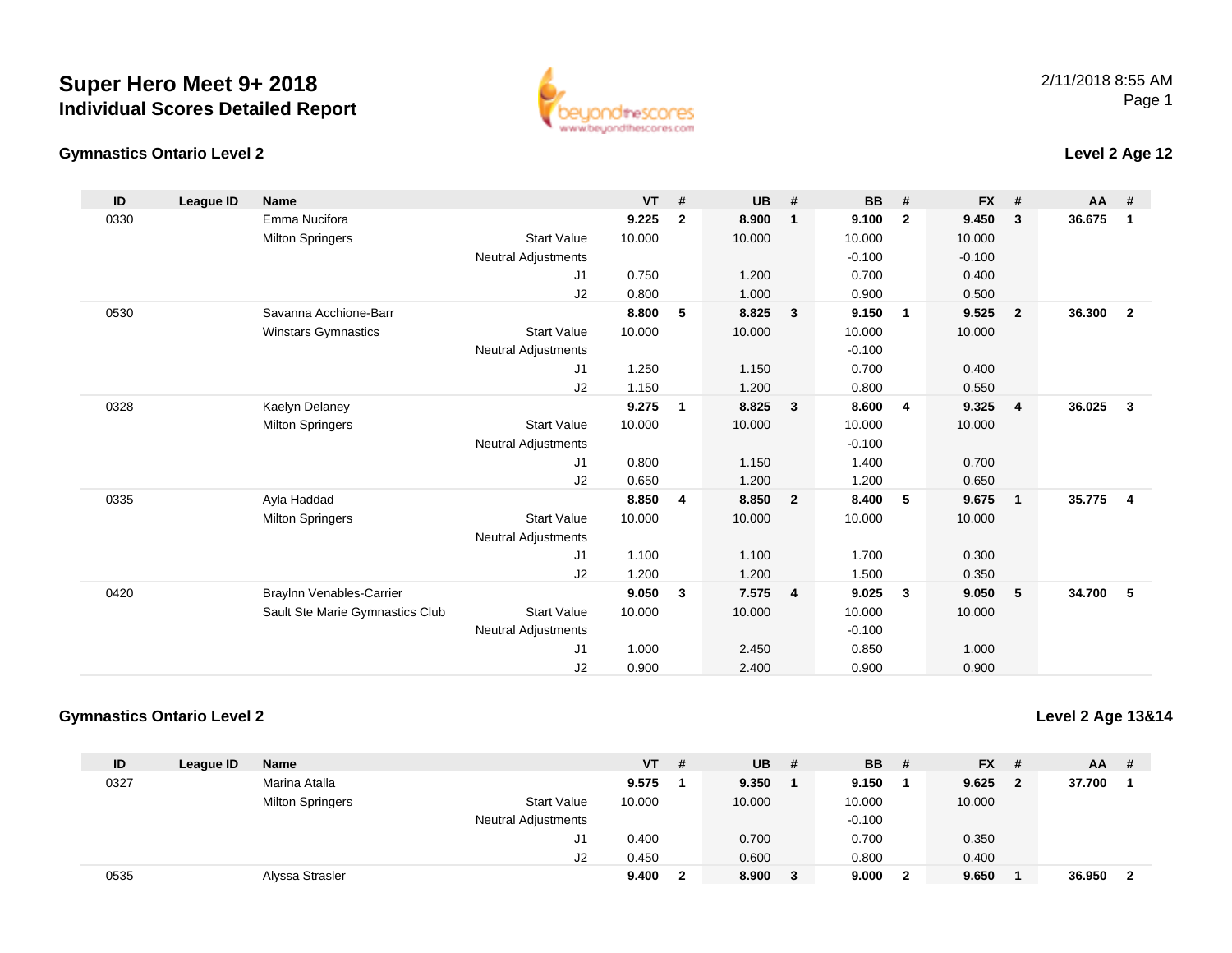

2/11/2018 8:55 AMPage 2

|      | <b>Winstars Gymnastics</b> | <b>Start Value</b><br><b>Neutral Adjustments</b> | 10.000  | 10.000  |                | 10.000<br>$-0.100$ |        | 10.000 |     |        |   |
|------|----------------------------|--------------------------------------------------|---------|---------|----------------|--------------------|--------|--------|-----|--------|---|
|      |                            | J <sub>1</sub>                                   | 0.600   | 1.200   |                | 0.850              |        | 0.300  |     |        |   |
|      |                            | J2                                               | 0.600   | 1.000   |                | 0.950              |        | 0.400  |     |        |   |
| 0329 | Isabelle Akai              |                                                  | 9.250 4 | 9.050 2 |                | 8.900              | $_{3}$ | 9.350  | -4  | 36.550 | 3 |
|      | <b>Milton Springers</b>    | <b>Start Value</b>                               | 10.000  | 10.000  |                | 10.000             |        | 10.000 |     |        |   |
|      |                            | <b>Neutral Adjustments</b>                       |         |         |                | $-0.100$           |        |        |     |        |   |
|      |                            | J1                                               | 0.750   | 0.900   |                | 1.000              |        | 0.600  |     |        |   |
|      |                            | J2                                               | 0.750   | 1.000   |                | 1.000              |        | 0.700  |     |        |   |
| 0532 | Raina Brown                |                                                  | 9.350 3 | 8.625   | $\overline{4}$ | 8.800              | 4      | 9.500  | - 3 | 36.275 | 4 |
|      | <b>Winstars Gymnastics</b> | <b>Start Value</b>                               | 10.000  | 10.000  |                | 10.000             |        | 10.000 |     |        |   |
|      |                            | <b>Neutral Adjustments</b>                       |         |         |                | $-0.100$           |        |        |     |        |   |
|      |                            | J <sub>1</sub>                                   | 0.700   | 1.450   |                | 1.000              |        | 0.450  |     |        |   |
|      |                            | J2                                               | 0.600   | 1.300   |                | 1.200              |        | 0.550  |     |        |   |

#### **Gymnastics Ontario Level 2**

**Level 2 Age 10 A**

| ID   | League ID | Name                       |                            | <b>VT</b> | # | <b>UB</b> | #                       | <b>BB</b> | #              | <b>FX</b> | #              | $AA$ # |                |
|------|-----------|----------------------------|----------------------------|-----------|---|-----------|-------------------------|-----------|----------------|-----------|----------------|--------|----------------|
| 0046 |           | Sage Shelton               |                            | 8.975     | 5 | 9.600     | $\mathbf{1}$            | 8.850     | 6              | 9.625     | $\mathbf 1$    | 37.050 | 1              |
|      |           | All Star Sports Centre     | <b>Start Value</b>         | 10.000    |   | 10.000    |                         | 10.000    |                | 10.000    |                |        |                |
|      |           |                            | <b>Neutral Adjustments</b> |           |   |           |                         | $-0.100$  |                |           |                |        |                |
|      |           |                            | J1                         | 0.950     |   | 0.500     |                         | 1.100     |                | 0.450     |                |        |                |
|      |           |                            | J2                         | 1.100     |   | 0.300     |                         | 1.000     |                | 0.300     |                |        |                |
| 0322 |           | Abigail Chatyrbok          |                            | 9.050     | 4 | 9.350     | $\overline{\mathbf{2}}$ | 9.175     | $\overline{2}$ | 9.475     | $\overline{2}$ | 37.050 | $\mathbf 1$    |
|      |           | <b>Milton Springers</b>    | <b>Start Value</b>         | 10.000    |   | 10.000    |                         | 10.000    |                | 10.000    |                |        |                |
|      |           |                            | Neutral Adjustments        |           |   |           |                         | $-0.100$  |                |           |                |        |                |
|      |           |                            | J <sub>1</sub>             | 0.900     |   | 0.550     |                         | 0.650     |                | 0.500     |                |        |                |
|      |           |                            | J2                         | 1.000     |   | 0.750     |                         | 0.800     |                | 0.550     |                |        |                |
| 0063 |           | Emma Jack                  |                            | 9.650     | 1 | 9.100     | $\mathbf{3}$            | 9.075     | $\overline{4}$ | 9.175     | $\overline{4}$ | 37.000 | $\overline{2}$ |
|      |           | All Star Sports Centre     | <b>Start Value</b>         | 10.000    |   | 10.000    |                         | 10.000    |                | 10.000    |                |        |                |
|      |           |                            | Neutral Adjustments        |           |   |           |                         | $-0.100$  |                |           |                |        |                |
|      |           |                            | J1                         | 0.350     |   | 1.000     |                         | 0.750     |                | 0.700     |                |        |                |
|      |           |                            | J2                         | 0.350     |   | 0.800     |                         | 0.900     |                | 0.950     |                |        |                |
| 0534 |           | <b>Madison Stewart</b>     |                            | 9.075     | 3 | 8.800     | 5 <sub>5</sub>          | 9.150     | -3             | 9.225     | 3              | 36.250 | 3              |
|      |           | <b>Winstars Gymnastics</b> | <b>Start Value</b>         | 10.000    |   | 10.000    |                         | 10.000    |                | 10.000    |                |        |                |
|      |           |                            | <b>Neutral Adjustments</b> |           |   |           |                         |           |                |           |                |        |                |
|      |           |                            | J1                         | 0.850     |   | 1.300     |                         | 0.800     |                | 0.850     |                |        |                |
|      |           |                            | J2                         | 1.000     |   | 1.100     |                         | 0.900     |                | 0.700     |                |        |                |
| 0421 |           | Erin Evans                 |                            | 8.800     | 6 | 8.700     | 6                       | 9.400     | -1             | 9.225     | 3              | 36.125 | 4              |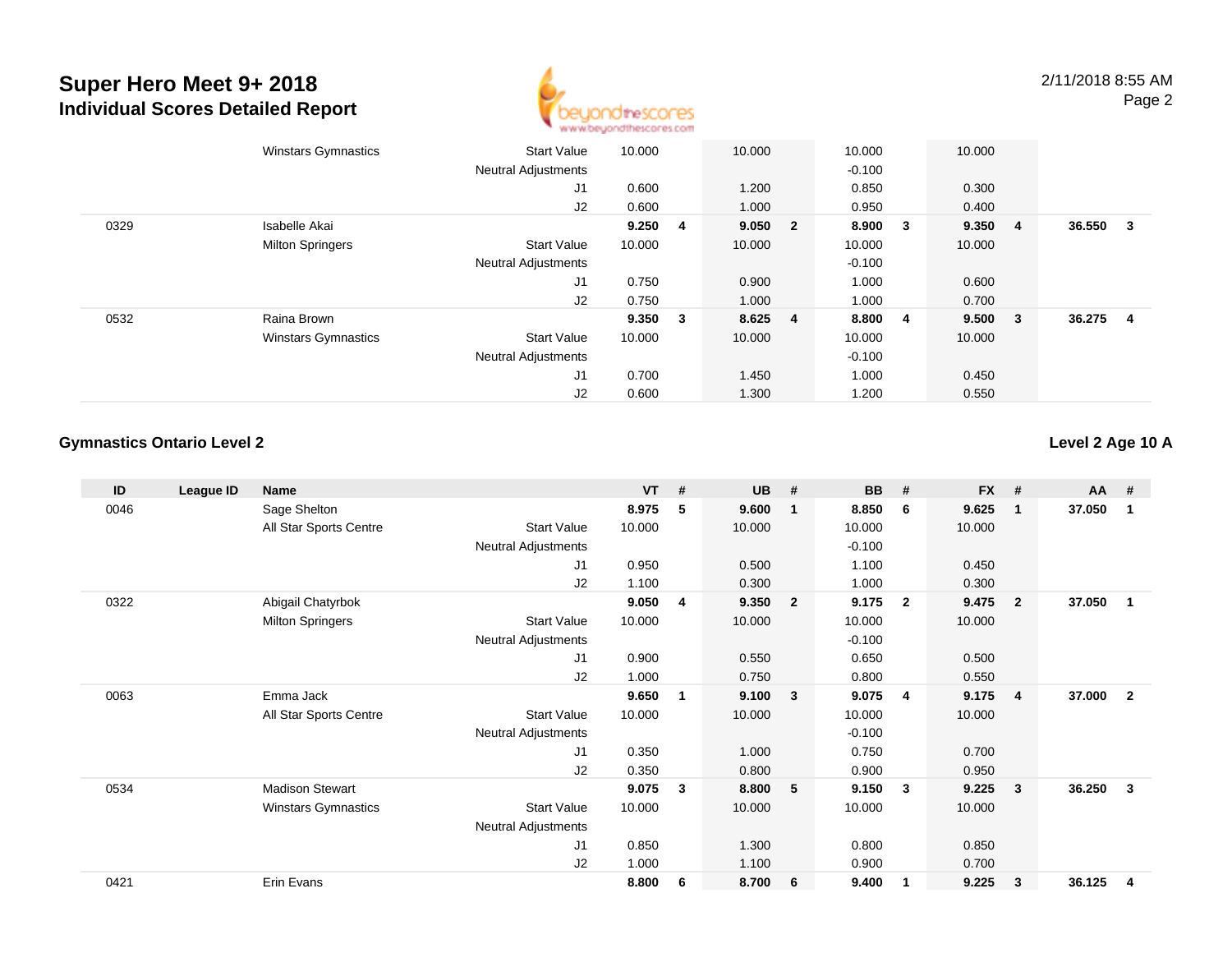

|      | Sault Ste Marie Gymnastics Club   | <b>Start Value</b><br><b>Neutral Adjustments</b> | 10.000 |                | 10.000  |   | 10.000   |                | 10.000 |                |          |                |
|------|-----------------------------------|--------------------------------------------------|--------|----------------|---------|---|----------|----------------|--------|----------------|----------|----------------|
|      |                                   | J1                                               | 1.200  |                | 1.400   |   | 0.700    |                | 0.800  |                |          |                |
|      |                                   | J2                                               | 1.200  |                | 1.200   |   | 0.500    |                | 0.750  |                |          |                |
| 0224 | Makenzie Wilson                   |                                                  | 9.050  | 4              | 8.850 4 |   | 8.400    | 8              | 8.925  | 6              | 35.225   | $-5$           |
|      | Forest City Gym Club              | <b>Start Value</b>                               | 10.000 |                | 10.000  |   | 10.000   |                | 10.000 |                |          |                |
|      |                                   | <b>Neutral Adjustments</b>                       |        |                |         |   | $-0.100$ |                |        |                |          |                |
|      |                                   | J1                                               | 1.000  |                | 1.100   |   | 1.600    |                | 1.100  |                |          |                |
|      |                                   | J2                                               | 0.900  |                | 1.200   |   | 1.400    |                | 1.050  |                |          |                |
| 0541 | Ella Lafferty                     |                                                  | 9.275  | $\overline{2}$ | 7.900   | 7 | 8.900    | 5              | 8.975  | - 5            | 35.050 6 |                |
|      | <b>Winstars Gymnastics</b>        | <b>Start Value</b>                               | 10.000 |                | 10.000  |   | 10.000   |                | 10.000 |                |          |                |
|      |                                   | <b>Neutral Adjustments</b>                       |        |                |         |   | $-0.100$ |                |        |                |          |                |
|      |                                   | J1                                               | 0.700  |                | 2.000   |   | 0.900    |                | 1.100  |                |          |                |
|      |                                   | J2                                               | 0.750  |                | 2.200   |   | 1.100    |                | 0.950  |                |          |                |
| 0154 | Savanna Harper                    |                                                  | 7.350  | 7              | 7.650 8 |   | 8.800    | $\overline{7}$ | 8.600  | $\overline{7}$ | 32.400   | $\overline{7}$ |
|      | <b>Chatham Inspire Gymnastics</b> | <b>Start Value</b>                               | 10.000 |                | 10.000  |   | 10.000   |                | 10.000 |                |          |                |
|      |                                   | <b>Neutral Adjustments</b>                       |        |                |         |   | $-0.100$ |                |        |                |          |                |
|      |                                   | J <sub>1</sub>                                   | 2.800  |                | 2.500   |   | 1.000    |                | 1.300  |                |          |                |
|      |                                   | J2                                               | 2.500  |                | 2.200   |   | 1.200    |                | 1.500  |                |          |                |

## **Gymnastics Ontario Level 2**

| ID   | League ID | <b>Name</b>                |                            | <b>VT</b> | #                       | <b>UB</b> | #                       | <b>BB</b> | #           | <b>FX</b> | #              | $AA$ # |                |
|------|-----------|----------------------------|----------------------------|-----------|-------------------------|-----------|-------------------------|-----------|-------------|-----------|----------------|--------|----------------|
| 0454 |           | Meko Brown                 |                            | 9.300     | $\overline{\mathbf{2}}$ | 9.650     | -1                      | 9.150     | 4           | 9.700     | 1              | 37.800 | 1              |
|      |           | <b>Winstars Gymnastics</b> | <b>Start Value</b>         | 10.000    |                         | 10.000    |                         | 10.000    |             | 10.000    |                |        |                |
|      |           |                            | <b>Neutral Adjustments</b> |           |                         |           |                         |           |             |           |                |        |                |
|      |           |                            | J <sub>1</sub>             | 0.700     |                         | 0.300     |                         | 0.900     |             | 0.250     |                |        |                |
|      |           |                            | J <sub>2</sub>             | 0.700     |                         | 0.400     |                         | 0.800     |             | 0.350     |                |        |                |
| 0324 |           | <b>Brooke Black</b>        |                            | 9.450     | $\mathbf{1}$            | 9.125     | -3                      | 9.175     | 3           | 9.275     | 4              | 37.025 | $\overline{2}$ |
|      |           | <b>Milton Springers</b>    | <b>Start Value</b>         | 10.000    |                         | 10.000    |                         | 10.000    |             | 10.000    |                |        |                |
|      |           |                            | <b>Neutral Adjustments</b> |           |                         |           |                         | $-0.100$  |             |           |                |        |                |
|      |           |                            | J <sub>1</sub>             | 0.600     |                         | 0.850     |                         | 0.850     |             | 0.800     |                |        |                |
|      |           |                            | J2                         | 0.500     |                         | 0.900     |                         | 0.600     |             | 0.650     |                |        |                |
| 0321 |           | Ava Shillingford           |                            | 9.150     | $\overline{\mathbf{3}}$ | 9.450     | $\overline{\mathbf{2}}$ | 9.100     | 5           | 8.925     | 6              | 36.625 | 3              |
|      |           | <b>Milton Springers</b>    | <b>Start Value</b>         | 10.000    |                         | 10.000    |                         | 10.000    |             | 10.000    |                |        |                |
|      |           |                            | <b>Neutral Adjustments</b> |           |                         |           |                         | $-0.100$  |             |           |                |        |                |
|      |           |                            | J <sub>1</sub>             | 0.800     |                         | 0.600     |                         | 0.700     |             | 1.050     |                |        |                |
|      |           |                            | J2                         | 0.900     |                         | 0.500     |                         | 0.900     |             | 1.100     |                |        |                |
| 0064 |           | Jenia Kukovska             |                            | 9.025     | 5                       | 8.450     | -5                      | 9.425     | $\mathbf 1$ | 9.600     | $\overline{2}$ | 36.500 | 4              |

## **Level 2 Age 10 B**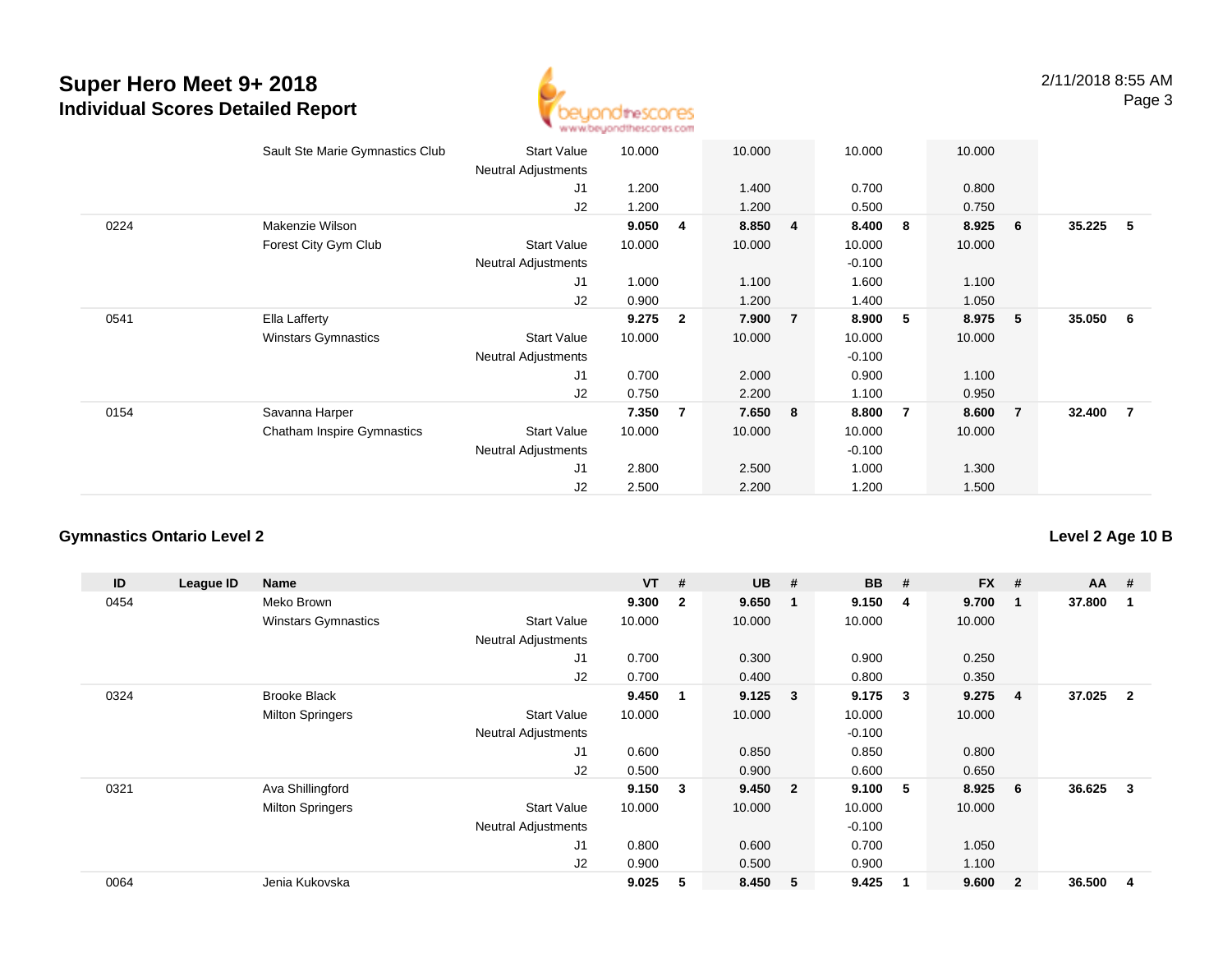

|      | All Star Sports Centre          | <b>Start Value</b><br><b>Neutral Adjustments</b> | 10.000 |                | 10.000 |                 | 10.000   |                | 10.000 |                |          |                |
|------|---------------------------------|--------------------------------------------------|--------|----------------|--------|-----------------|----------|----------------|--------|----------------|----------|----------------|
|      |                                 | J1                                               | 0.950  |                | 1.400  |                 | 0.650    |                | 0.350  |                |          |                |
|      |                                 | J <sub>2</sub>                                   | 1.000  |                | 1.700  |                 | 0.500    |                | 0.450  |                |          |                |
| 0323 | Taryn McCallum                  |                                                  | 9.050  | 4              | 8.825  | $\overline{4}$  | 9.200    | $\mathbf{2}$   | 9.375  | 3 <sup>o</sup> | 36.450 5 |                |
|      | <b>Milton Springers</b>         | <b>Start Value</b>                               | 10.000 |                | 10.000 |                 | 10.000   |                | 10.000 |                |          |                |
|      |                                 | <b>Neutral Adjustments</b>                       |        |                |        |                 | $-0.100$ |                |        |                |          |                |
|      |                                 | J1                                               | 0.900  |                | 1.050  |                 | 0.600    |                | 0.550  |                |          |                |
|      |                                 | J2                                               | 1.000  |                | 1.300  |                 | 0.800    |                | 0.700  |                |          |                |
| 0537 | Jadyn Paolucci                  |                                                  | 8.550  | $\overline{7}$ | 8.100  | $\overline{7}$  | 9.000    | 6              | 9.150  | 5 <sub>2</sub> | 34.800 6 |                |
|      | <b>Winstars Gymnastics</b>      | <b>Start Value</b>                               | 10.000 |                | 10.000 |                 | 10.000   |                | 10.000 |                |          |                |
|      |                                 | <b>Neutral Adjustments</b>                       |        |                |        |                 | $-0.100$ |                |        |                |          |                |
|      |                                 | J1                                               | 1.500  |                | 1.800  |                 | 0.800    |                | 0.900  |                |          |                |
|      |                                 | J2                                               | 1.400  |                | 2.000  |                 | 1.000    |                | 0.800  |                |          |                |
| 0422 | Ariya Rooney                    |                                                  | 8.675  | 6              | 8.125  | $6\overline{6}$ | 7.800    | $\overline{7}$ | 8.850  | $\overline{7}$ | 33.450   | $\overline{7}$ |
|      | Sault Ste Marie Gymnastics Club | <b>Start Value</b>                               | 10.000 |                | 10.000 |                 | 10.000   |                | 10.000 |                |          |                |
|      |                                 | <b>Neutral Adjustments</b>                       |        |                |        |                 |          |                |        |                |          |                |
|      |                                 | J <sub>1</sub>                                   | 1.400  |                | 1.750  |                 | 2.100    |                | 1.250  |                |          |                |
|      |                                 | J2                                               | 1.250  |                | 2.000  |                 | 2.300    |                | 1.050  |                |          |                |

#### **Gymnastics Ontario Level 2**

**ID League ID Name VT # UB # BB # FX # AA #** 0065 Nevaeh Petgrave **9.650 <sup>1</sup> 9.600 <sup>1</sup> 9.525 <sup>1</sup> 9.200 <sup>2</sup> 37.975 <sup>1</sup>** All Star Sports Centre Start Value 10.000 10.000 10.000 10.000 Neutral Adjustments $-0.100$ 0.350 J1 0.350 0.500 0.350 0.750 J2 0.350 0.300 0.400 0.850 0442 Alexandra Turculet **9.000 <sup>7</sup> 9.150 <sup>2</sup> 9.475 <sup>2</sup> 9.500 <sup>1</sup> 37.125 <sup>2</sup>** Winstars Gymnastics Start Valuee 10.000 10.000 10.000 10.000 Neutral Adjustments J1 1.000 0.900 0.600 0.400 J2 1.000 0.800 0.450 0.600 0318 Paige Oliver **8.875 <sup>9</sup> 8.950 <sup>4</sup> 9.475 <sup>2</sup> 9.200 <sup>2</sup> 36.500 <sup>3</sup>** Milton Springers Start Valuee 10.000 10.000 10.000 10.000 Neutral Adjustments J1 1.200 1.150 0.550 0.850 J2 1.050 0.950 0.500 0.750 0079Christina Watkins **9.500 <sup>2</sup> 8.100 <sup>7</sup> 9.250 <sup>3</sup> 9.175 <sup>3</sup> 36.025 <sup>4</sup>**

**Level 2 Age 9 A**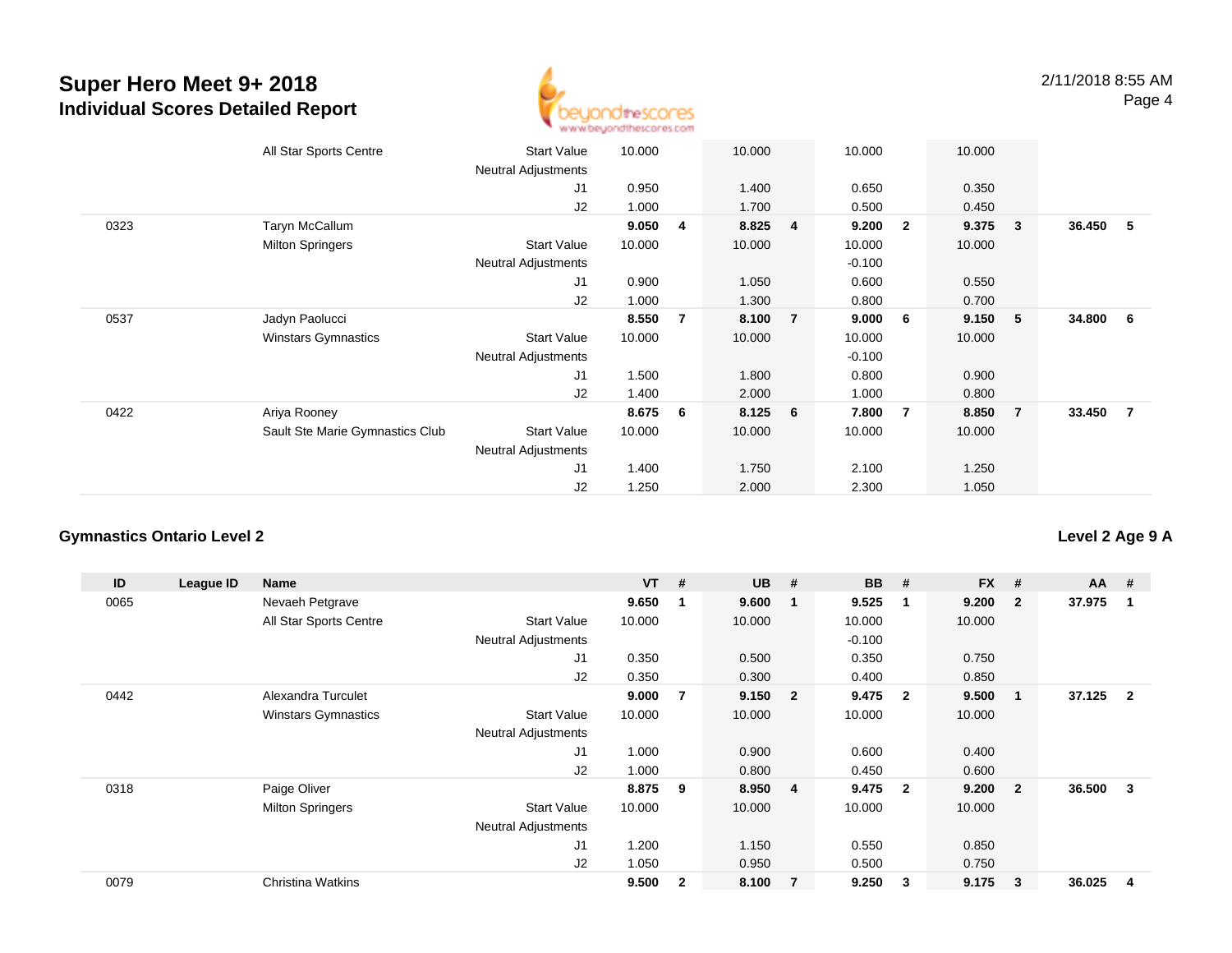

|      | All Star Sports Centre          | <b>Start Value</b>         | 10.000 |   | 10.000 |   | 10.000   |                | 10.000 |                         |        |                |
|------|---------------------------------|----------------------------|--------|---|--------|---|----------|----------------|--------|-------------------------|--------|----------------|
|      |                                 | Neutral Adjustments        |        |   |        |   | $-0.100$ |                |        |                         |        |                |
|      |                                 | J1                         | 0.500  |   | 1.800  |   | 0.750    |                | 0.850  |                         |        |                |
|      |                                 | J2                         | 0.500  |   | 2.000  |   | 0.550    |                | 0.800  |                         |        |                |
| 0221 | McKenna Laing                   |                            | 9.250  | 4 | 9.050  | 3 | 9.000    | 6              | 8.600  | 8                       | 35.900 | 5              |
|      | Forest City Gym Club            | <b>Start Value</b>         | 10.000 |   | 10.000 |   | 10.000   |                | 10.000 |                         |        |                |
|      |                                 | <b>Neutral Adjustments</b> |        |   |        |   | $-0.100$ |                |        |                         |        |                |
|      |                                 | J1                         | 0.700  |   | 0.800  |   | 0.850    |                | 1.200  |                         |        |                |
|      |                                 | J2                         | 0.800  |   | 1.100  |   | 0.950    |                | 1.600  |                         |        |                |
| 0225 | Aubree Arnold                   |                            | 9.425  | 3 | 8.300  | 6 | 8.900    | $\overline{7}$ | 9.000  | $\overline{\mathbf{4}}$ | 35.625 | 6              |
|      | Forest City Gym Club            | <b>Start Value</b>         | 10.000 |   | 10.000 |   | 10.000   |                | 10.000 |                         |        |                |
|      |                                 | <b>Neutral Adjustments</b> |        |   |        |   |          |                |        |                         |        |                |
|      |                                 | J1                         | 0.600  |   | 1.600  |   | 1.200    |                | 0.950  |                         |        |                |
|      |                                 | J2                         | 0.550  |   | 1.800  |   | 1.000    |                | 1.050  |                         |        |                |
| 0407 | Miranda Aro                     |                            | 9.050  | 6 | 8.700  | 5 | 8.900    | $\overline{7}$ | 8.925  | 6                       | 35.575 | $\overline{7}$ |
|      | Sault Ste Marie Gymnastics Club | <b>Start Value</b>         | 10.000 |   | 10.000 |   | 10.000   |                | 10.000 |                         |        |                |
|      |                                 | <b>Neutral Adjustments</b> |        |   |        |   |          |                |        |                         |        |                |
|      |                                 | J1                         | 0.950  |   | 1.400  |   | 1.200    |                | 1.000  |                         |        |                |
|      |                                 | J <sub>2</sub>             | 0.950  |   | 1.200  |   | 1.000    |                | 1.150  |                         |        |                |
| 0056 | <b>Kherington Morrow</b>        |                            | 9.200  | 5 | 8.075  | 8 | 9.150    | 5              | 8.850  | $\overline{7}$          | 35.275 | 8              |
|      | All Star Sports Centre          | <b>Start Value</b>         | 10.000 |   | 10.000 |   | 10.000   |                | 10.000 |                         |        |                |
|      |                                 | <b>Neutral Adjustments</b> |        |   |        |   | $-0.100$ |                |        |                         |        |                |
|      |                                 | J1                         | 0.900  |   | 1.850  |   | 0.800    |                | 1.000  |                         |        |                |
|      |                                 | J2                         | 0.700  |   | 2.000  |   | 0.700    |                | 1.300  |                         |        |                |
| 0326 | Aurora Reynolds                 |                            | 8.950  | 8 | 7.550  | 9 | 9.225    | $\overline{4}$ | 8.950  | $-5$                    | 34.675 | - 9            |
|      | <b>Milton Springers</b>         | <b>Start Value</b>         | 10.000 |   | 10.000 |   | 10.000   |                | 10.000 |                         |        |                |
|      |                                 | <b>Neutral Adjustments</b> |        |   |        |   | $-0.100$ |                |        |                         |        |                |
|      |                                 | J <sub>1</sub>             | 1.100  |   | 2.300  |   | 0.650    |                | 1.150  |                         |        |                |
|      |                                 | J2                         | 1.000  |   | 2.600  |   | 0.700    |                | 0.950  |                         |        |                |
|      |                                 |                            |        |   |        |   |          |                |        |                         |        |                |

#### **Gymnastics Ontario Level 2**

**Level 2 Age 9 B**

| ID   | League ID | <b>Name</b>            |                            | VT     | # | <b>UB</b> | -# | <b>BB</b> | $\overline{H}$ | $FX$ # | AA.    | - # |
|------|-----------|------------------------|----------------------------|--------|---|-----------|----|-----------|----------------|--------|--------|-----|
| 0055 |           | Karly Brace            |                            | 9.525  |   | 9.375     |    | 9.075     |                | 9.875  | 37.850 |     |
|      |           | All Star Sports Centre | <b>Start Value</b>         | 10.000 |   | 10.000    |    | 10.000    |                | 10.000 |        |     |
|      |           |                        | <b>Neutral Adjustments</b> |        |   |           |    | $-0.100$  |                |        |        |     |
|      |           |                        | J1                         | 0.450  |   | 0.600     |    | 0.800     |                | 0.150  |        |     |
|      |           |                        | J2                         | 0.500  |   | 0.650     |    | 0.850     |                | 0.100  |        |     |
| 0440 |           | Kylie Ducharme         |                            | 9.400  |   | 8.875     | 4  | 8.850     | 5              | 9.375  | 36.500 | - 2 |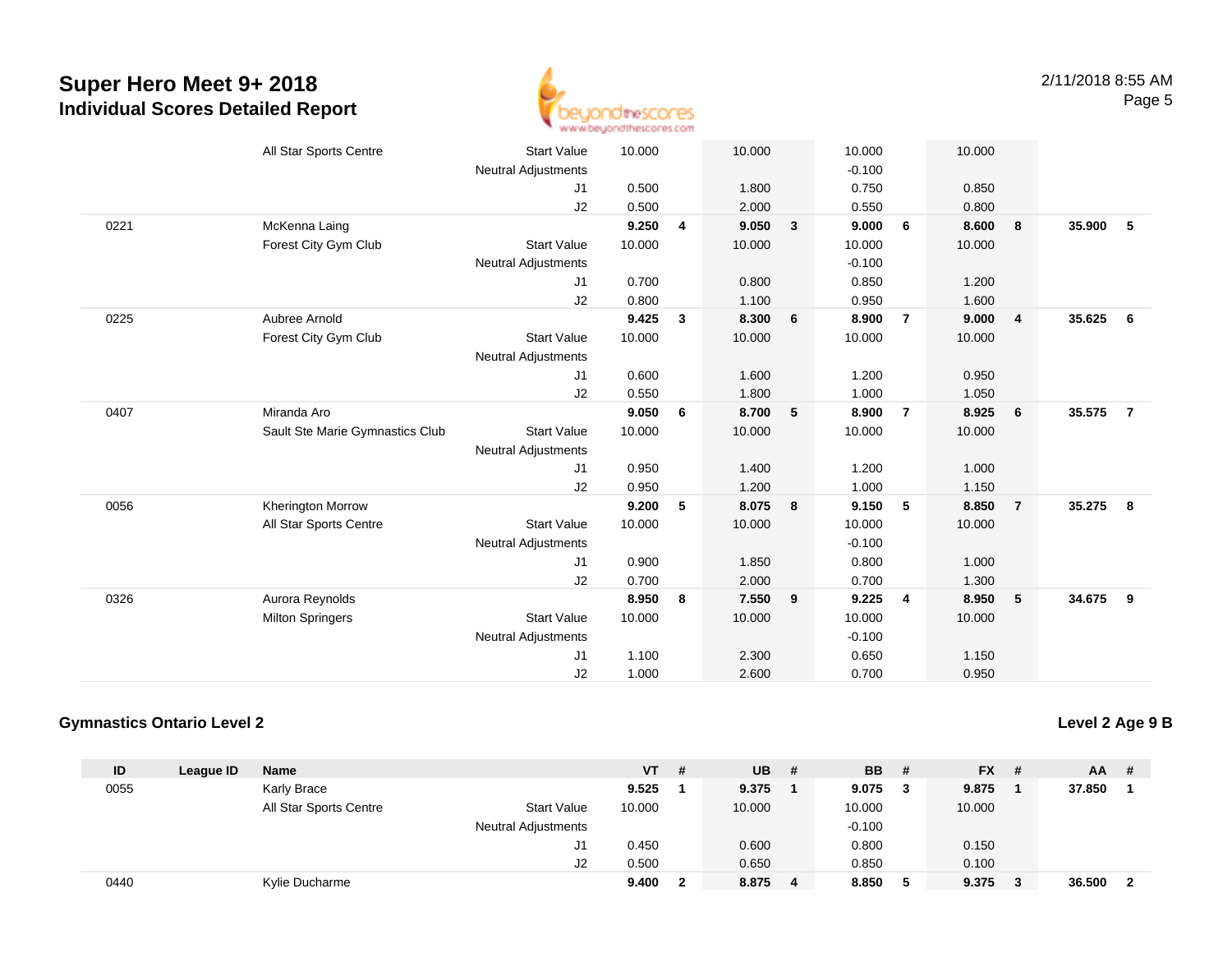

|      | <b>Winstars Gymnastics</b> | <b>Start Value</b><br><b>Neutral Adjustments</b> | 10.000 |                | 10.000 |                | 10.000   |                | 10.000 |                         |        |                         |
|------|----------------------------|--------------------------------------------------|--------|----------------|--------|----------------|----------|----------------|--------|-------------------------|--------|-------------------------|
|      |                            | J <sub>1</sub>                                   | 0.600  |                | 1.050  |                | 1.200    |                | 0.650  |                         |        |                         |
|      |                            | J2                                               | 0.600  |                | 1.200  |                | 1.100    |                | 0.600  |                         |        |                         |
| 0325 | Kaya Piotowski             |                                                  | 9.150  | 5              | 9.200  | $\overline{2}$ | 8.700    | 6              | 8.775  | 5                       | 35.825 | $\mathbf{3}$            |
|      | <b>Milton Springers</b>    | <b>Start Value</b>                               | 10.000 |                | 10.000 |                | 10.000   |                | 10.000 |                         |        |                         |
|      |                            | <b>Neutral Adjustments</b>                       |        |                |        |                |          |                |        |                         |        |                         |
|      |                            | J1                                               | 1.000  |                | 0.900  |                | 1.400    |                | 1.250  |                         |        |                         |
|      |                            | J2                                               | 0.700  |                | 0.700  |                | 1.200    |                | 1.200  |                         |        |                         |
| 0441 | Alexa Hughes               |                                                  | 8.100  | 8              | 8.800  | 5              | 9.225    | $\overline{1}$ | 9.450  | $\overline{\mathbf{2}}$ | 35.575 | $\overline{\mathbf{4}}$ |
|      | Winstars Gymnastics        | <b>Start Value</b>                               | 10.000 |                | 10.000 |                | 10.000   |                | 10.000 |                         |        |                         |
|      |                            | <b>Neutral Adjustments</b>                       |        |                |        |                |          |                |        |                         |        |                         |
|      |                            | J1                                               | 1.700  |                | 1.100  |                | 0.750    |                | 0.400  |                         |        |                         |
|      |                            | J2                                               | 2.100  |                | 1.300  |                | 0.800    |                | 0.700  |                         |        |                         |
| 0077 | Alixandra Heaney           |                                                  | 9.300  | 4              | 8.400  | 6              | 9.000    | $\overline{4}$ | 8.775  | 5                       | 35.475 | 5                       |
|      | All Star Sports Centre     | <b>Start Value</b>                               | 10.000 |                | 10.000 |                | 10.000   |                | 10.000 |                         |        |                         |
|      |                            | <b>Neutral Adjustments</b>                       |        |                |        |                | $-0.100$ |                |        |                         |        |                         |
|      |                            | J <sub>1</sub>                                   | 0.700  |                | 1.600  |                | 1.000    |                | 1.300  |                         |        |                         |
|      |                            | J2                                               | 0.700  |                | 1.600  |                | 0.800    |                | 1.150  |                         |        |                         |
| 0539 | Mya Garant                 |                                                  | 8.550  | $\overline{7}$ | 9.150  | $\mathbf{3}$   | 8.550    | 8              | 8.625  | 6                       | 34.875 | 6                       |
|      | Winstars Gymnastics        | <b>Start Value</b>                               | 10.000 |                | 10.000 |                | 10.000   |                | 10.000 |                         |        |                         |
|      |                            | <b>Neutral Adjustments</b>                       |        |                |        |                |          |                |        |                         |        |                         |
|      |                            | J <sub>1</sub>                                   | 1.500  |                | 1.000  |                | 1.400    |                | 1.400  |                         |        |                         |
|      |                            | J2                                               | 1.400  |                | 0.700  |                | 1.500    |                | 1.350  |                         |        |                         |
| 0320 | Abby Delaney               |                                                  | 9.350  | 3              | 8.050  | 8              | 9.200    | $\overline{2}$ | 8.200  | $\overline{7}$          | 34.800 | $\overline{7}$          |
|      | <b>Milton Springers</b>    | <b>Start Value</b>                               | 10.000 |                | 10.000 |                | 10.000   |                | 10.000 |                         |        |                         |
|      |                            | Neutral Adjustments                              |        |                |        |                | $-0.100$ |                |        |                         |        |                         |
|      |                            | J1                                               | 0.700  |                | 1.800  |                | 0.600    |                | 1.700  |                         |        |                         |
|      |                            | J2                                               | 0.600  |                | 2.100  |                | 0.800    |                | 1.900  |                         |        |                         |
| 0536 | Dajana Brabant             |                                                  | 8.825  | 6              | 8.275  | $\overline{7}$ | 8.600    | $\overline{7}$ | 8.825  | $\overline{4}$          | 34.525 | 8                       |
|      | Winstars Gymnastics        | <b>Start Value</b>                               | 10.000 |                | 10.000 |                | 10.000   |                | 10.000 |                         |        |                         |
|      |                            | <b>Neutral Adjustments</b>                       |        |                |        |                | $-0.100$ |                |        |                         |        |                         |
|      |                            | J1                                               | 1.150  |                | 1.750  |                | 1.200    |                | 1.250  |                         |        |                         |
|      |                            | J2                                               | 1.200  |                | 1.700  |                | 1.400    |                | 1.100  |                         |        |                         |

**Gymnastics Ontario Level 2**

**Level 2 Age 9 C**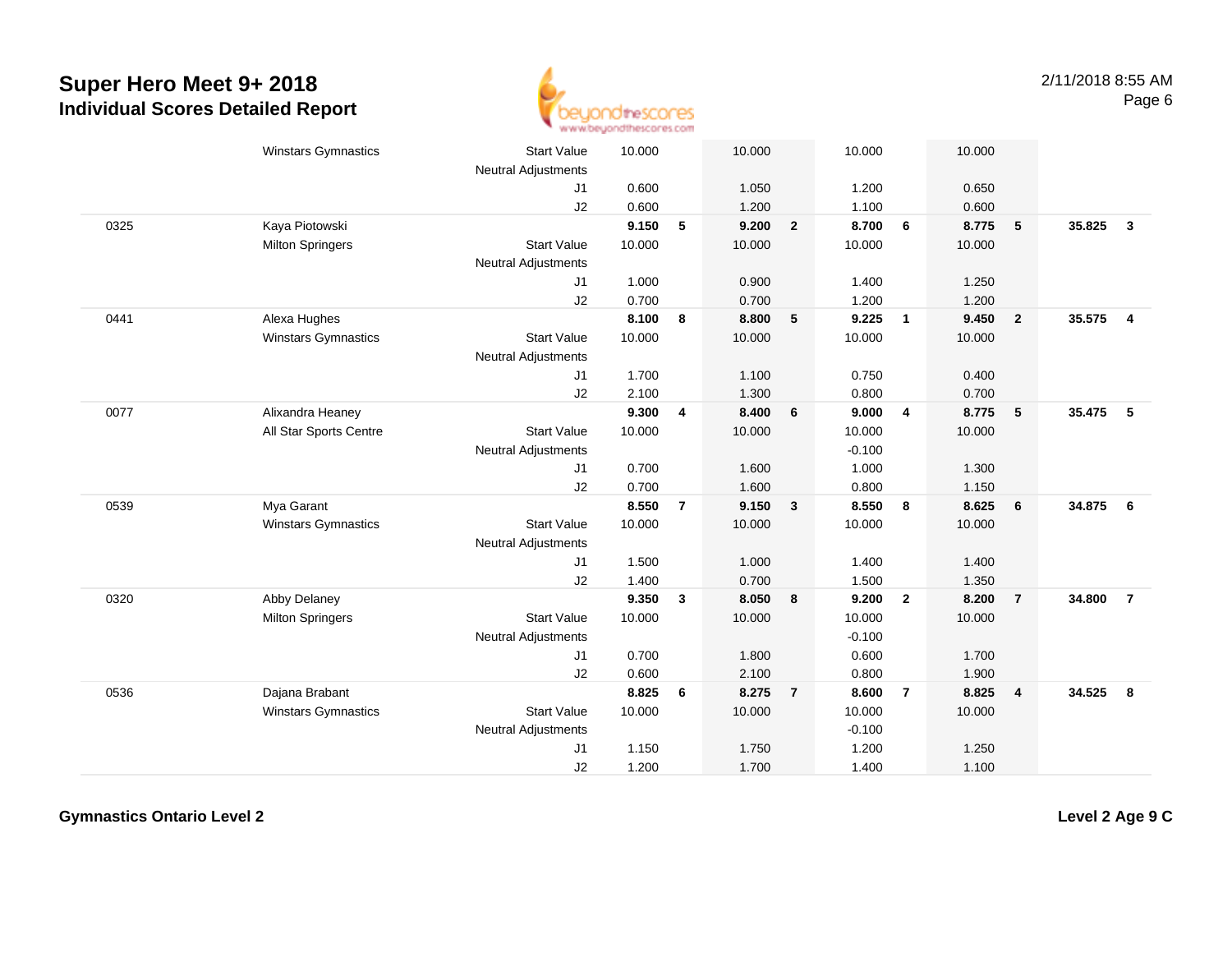

| ID   | <b>League ID</b> | <b>Name</b>                     |                            | <b>VT</b>      | #              | <b>UB</b>      | #                       | <b>BB</b>      | #                       | <b>FX</b>      | #              | AA     | #                       |
|------|------------------|---------------------------------|----------------------------|----------------|----------------|----------------|-------------------------|----------------|-------------------------|----------------|----------------|--------|-------------------------|
| 0219 |                  | Audrey Furtado-Gagne            |                            | 9.375          | $\mathbf{2}$   | 9.125          | $\overline{\mathbf{1}}$ | 9.175          | $\overline{\mathbf{1}}$ | 9.525          | $\overline{2}$ | 37.200 | $\mathbf{1}$            |
|      |                  | Forest City Gym Club            | <b>Start Value</b>         | 10.000         |                | 10.000         |                         | 10.000         |                         | 10.000         |                |        |                         |
|      |                  |                                 | <b>Neutral Adjustments</b> |                |                |                |                         | $-0.100$       |                         |                |                |        |                         |
|      |                  |                                 | J1                         | 0.650          |                | 0.850          |                         | 0.800          |                         | 0.500          |                |        |                         |
|      |                  |                                 | J2                         | 0.600          |                | 0.900          |                         | 0.650          |                         | 0.450          |                |        |                         |
| 0404 |                  | <b>Colbie Rowswell</b>          |                            | 8.950          | 5              | 9.050          | $\overline{2}$          | 9.175          | $\overline{1}$          | 9.550          | $\overline{1}$ | 36.725 | $\overline{2}$          |
|      |                  | Sault Ste Marie Gymnastics Club | <b>Start Value</b>         | 10.000         |                | 10.000         |                         | 10.000         |                         | 10.000         |                |        |                         |
|      |                  |                                 | <b>Neutral Adjustments</b> |                |                |                |                         |                |                         |                |                |        |                         |
|      |                  |                                 | J1                         | 1.200          |                | 1.100          |                         | 0.750          |                         | 0.500          |                |        |                         |
|      |                  |                                 | J2                         | 0.900          |                | 0.800          |                         | 0.900          |                         | 0.400          |                |        |                         |
| 0319 |                  | Charlotte Runham                |                            | 9.200          | $\mathbf{3}$   | 9.000          | $\mathbf{3}$            | 9.175          | $\overline{1}$          | 9.050          | 5              | 36.425 | $\overline{\mathbf{3}}$ |
|      |                  | <b>Milton Springers</b>         | <b>Start Value</b>         | 10.000         |                | 10.000         |                         | 10.000         |                         | 10.000         |                |        |                         |
|      |                  |                                 | <b>Neutral Adjustments</b> |                |                |                |                         | $-0.100$       |                         |                |                |        |                         |
|      |                  |                                 | J1                         | 0.800          |                | 1.100          |                         | 0.750          |                         | 1.000          |                |        |                         |
|      |                  |                                 | J2                         | 0.800          |                | 0.900          |                         | 0.700          |                         | 0.900          |                |        |                         |
| 0037 |                  | Amiyah Lumley                   |                            | 9.450          | $\mathbf{1}$   | 8.150          | $\overline{7}$          | 8.975          | $\overline{4}$          | 9.300          | $\overline{4}$ | 35.875 | $\overline{4}$          |
|      |                  | All Star Sports Centre          | <b>Start Value</b>         | 10.000         |                | 10.000         |                         | 10.000         |                         | 10.000         |                |        |                         |
|      |                  |                                 | <b>Neutral Adjustments</b> |                |                |                |                         |                |                         |                |                |        |                         |
|      |                  |                                 | J1                         | 0.500          |                | 1.800          |                         | 1.100          |                         | 0.800          |                |        |                         |
| 0538 |                  | Nora Herbertson                 | J2                         | 0.600<br>8.950 | 5              | 1.900<br>8.025 | 8                       | 0.950<br>9.000 | $\mathbf{3}$            | 0.600<br>9.425 | $\mathbf{3}$   | 35.400 | 5                       |
|      |                  | <b>Winstars Gymnastics</b>      | <b>Start Value</b>         | 10.000         |                | 10.000         |                         | 10.000         |                         | 10.000         |                |        |                         |
|      |                  |                                 | <b>Neutral Adjustments</b> |                |                |                |                         | $-0.100$       |                         |                |                |        |                         |
|      |                  |                                 | J1                         | 1.050          |                | 2.150          |                         | 0.900          |                         | 0.450          |                |        |                         |
|      |                  |                                 | J2                         | 1.050          |                | 1.800          |                         | 0.900          |                         | 0.700          |                |        |                         |
| 0502 |                  | <b>Ivy York</b>                 |                            | 8.950          | 5              | 8.325          | $\overline{4}$          | 9.100          | $\overline{2}$          | 8.650          | 6              | 35.025 | 6                       |
|      |                  | Sault Ste Marie Gymnastics Club | <b>Start Value</b>         | 10.000         |                | 10.000         |                         | 10.000         |                         | 10.000         |                |        |                         |
|      |                  |                                 | <b>Neutral Adjustments</b> |                |                |                |                         |                |                         |                |                |        |                         |
|      |                  |                                 | J1                         | 1.000          |                | 1.650          |                         | 0.950          |                         | 1.400          |                |        |                         |
|      |                  |                                 | J2                         | 1.100          |                | 1.700          |                         | 0.850          |                         | 1.300          |                |        |                         |
| 0405 |                  | <b>Isabell Mizzi</b>            |                            | 8.975          | $\overline{4}$ | 8.200          | 6                       | 8.900          | 5                       | 8.400          | $\overline{7}$ | 34.475 | $\overline{7}$          |
|      |                  | Sault Ste Marie Gymnastics Club | <b>Start Value</b>         | 10.000         |                | 10.000         |                         | 10.000         |                         | 10.000         |                |        |                         |
|      |                  |                                 | <b>Neutral Adjustments</b> |                |                |                |                         |                |                         |                |                |        |                         |
|      |                  |                                 | J1                         | 1.050          |                | 1.600          |                         | 0.900          |                         | 1.400          |                |        |                         |
|      |                  |                                 | J2                         | 1.000          |                | 2.000          |                         | 1.300          |                         | 1.800          |                |        |                         |
| 0540 |                  | Mira Kubinec                    |                            | 8.550          | 6              | 8.275          | 5                       | 8.900          | 5                       | 8.650          | 6              | 34.375 | 8                       |
|      |                  | <b>Winstars Gymnastics</b>      | <b>Start Value</b>         | 10.000         |                | 10.000         |                         | 10.000         |                         | 10.000         |                |        |                         |
|      |                  |                                 | <b>Neutral Adjustments</b> |                |                |                |                         | $-0.100$       |                         |                |                |        |                         |
|      |                  |                                 | J1                         | 1.500          |                | 1.850          |                         | 0.900          |                         | 1.500          |                |        |                         |
|      |                  |                                 |                            |                |                |                |                         |                |                         |                |                |        |                         |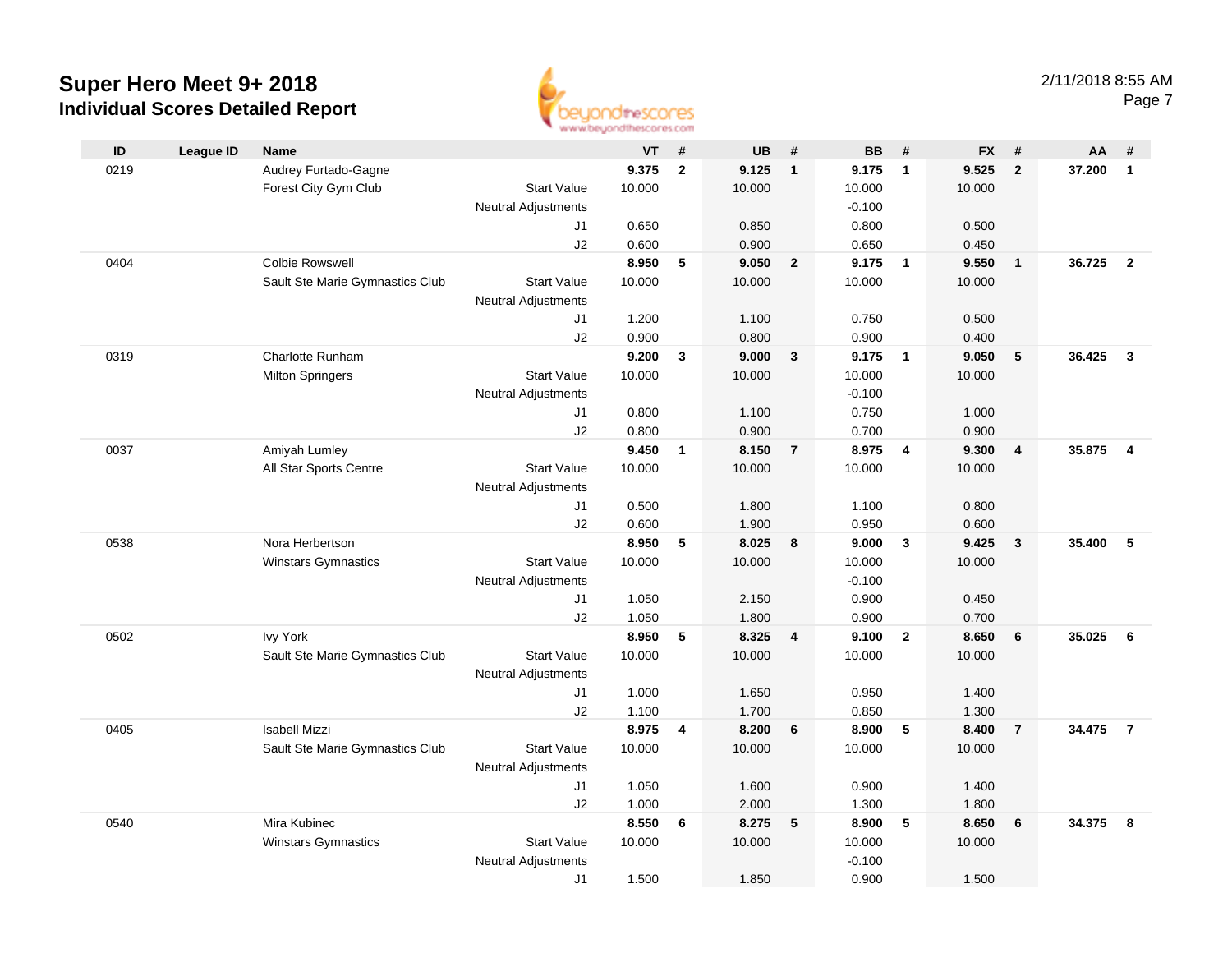

#### **Gymnastics Ontario Level 2**

| ID   | <b>League ID</b> | <b>Name</b>                     |                                                  | <b>VT</b> | #              | <b>UB</b> | #                       | <b>BB</b> | #              | <b>FX</b> | #              | <b>AA</b> | #                       |
|------|------------------|---------------------------------|--------------------------------------------------|-----------|----------------|-----------|-------------------------|-----------|----------------|-----------|----------------|-----------|-------------------------|
| 0457 |                  | Bethany Lar-Saw                 |                                                  | 9.275     | $\mathbf{2}$   | 9.375     | $\overline{1}$          | 9.250     | 3              | 9.750     | $\mathbf{1}$   | 37.650    | $\mathbf{1}$            |
|      |                  | <b>Winstars Gymnastics</b>      | <b>Start Value</b>                               | 10.000    |                | 10.000    |                         | 10.000    |                | 10.000    |                |           |                         |
|      |                  |                                 | <b>Neutral Adjustments</b>                       |           |                |           |                         | $-0.100$  |                |           |                |           |                         |
|      |                  |                                 | J1                                               | 0.700     |                | 0.750     |                         | 0.700     |                | 0.250     |                |           |                         |
|      |                  |                                 | J2                                               | 0.750     |                | 0.500     |                         | 0.600     |                | 0.250     |                |           |                         |
| 0456 |                  | Ava Etzel                       |                                                  | 9.600     | $\mathbf{1}$   | 9.325     | $\mathbf{3}$            | 9.100     | $\overline{4}$ | 9.500     | 3              | 37.525    | $\overline{2}$          |
|      |                  | <b>Winstars Gymnastics</b>      | <b>Start Value</b>                               | 10.000    |                | 10.000    |                         | 10.000    |                | 10.000    |                |           |                         |
|      |                  |                                 | <b>Neutral Adjustments</b>                       |           |                |           |                         | $-0.100$  |                |           |                |           |                         |
|      |                  |                                 | J1                                               | 0.400     |                | 0.650     |                         | 0.900     |                | 0.600     |                |           |                         |
|      |                  |                                 | J2                                               | 0.400     |                | 0.700     |                         | 0.700     |                | 0.400     |                |           |                         |
| 0066 |                  | Isabella Pinsonneault           |                                                  | 9.150     | $\mathbf{3}$   | 9.350     | $\overline{\mathbf{2}}$ | 9.375     | $\overline{2}$ | 9.300     | 4              | 37.175    | $\mathbf{3}$            |
|      |                  | All Star Sports Centre          | <b>Start Value</b>                               | 10.000    |                | 10.000    |                         | 10.000    |                | 10.000    |                |           |                         |
|      |                  |                                 | <b>Neutral Adjustments</b>                       |           |                |           |                         |           |                |           |                |           |                         |
|      |                  |                                 | J1                                               | 0.900     |                | 0.800     |                         | 0.600     |                | 0.700     |                |           |                         |
|      |                  |                                 | J2                                               | 0.800     |                | 0.500     |                         | 0.650     |                | 0.700     |                |           |                         |
| 0334 |                  | Mariana Castiblanco             |                                                  | 8.775     | $\overline{7}$ | 9.225     | $\overline{4}$          | 9.425     | $\overline{1}$ | 9.600     | $\overline{2}$ | 37.025    | $\overline{\mathbf{4}}$ |
|      |                  | <b>Milton Springers</b>         | <b>Start Value</b>                               | 10.000    |                | 10.000    |                         | 10.000    |                | 10.000    |                |           |                         |
|      |                  |                                 | <b>Neutral Adjustments</b>                       |           |                |           |                         | $-0.100$  |                |           |                |           |                         |
|      |                  |                                 | J1                                               | 1.100     |                | 0.800     |                         | 0.450     |                | 0.400     |                |           |                         |
|      |                  |                                 | J2                                               | 1.350     |                | 0.750     |                         | 0.500     |                | 0.400     |                |           |                         |
| 0503 |                  | Leila Mederiros                 |                                                  | 9.100     | 4              | 8.900     | 5                       | 9.075     | 5              | 9.000     | 5              | 36.075    | 5                       |
|      |                  | Sault Ste Marie Gymnastics Club | <b>Start Value</b><br><b>Neutral Adjustments</b> | 10.000    |                | 10.000    |                         | 10.000    |                | 10.000    |                |           |                         |
|      |                  |                                 | J <sub>1</sub>                                   | 0.900     |                | 1.200     |                         | 1.000     |                | 1.000     |                |           |                         |
|      |                  |                                 | J2                                               | 0.900     |                | 1.000     |                         | 0.850     |                | 1.000     |                |           |                         |
| 0409 |                  | <b>Melody Shafiee</b>           |                                                  | 8.900     | 6              | 8.075     | $6\phantom{1}6$         | 9.050     | 6              | 8.350     | $\overline{7}$ | 34.375    | 6                       |
|      |                  | Sault Ste Marie Gymnastics Club | <b>Start Value</b>                               | 10.000    |                | 10.000    |                         | 10.000    |                | 10.000    |                |           |                         |
|      |                  |                                 | <b>Neutral Adjustments</b>                       |           |                |           |                         |           |                |           |                |           |                         |
|      |                  |                                 | J1                                               | 1.100     |                | 1.950     |                         | 0.900     |                | 1.500     |                |           |                         |
|      |                  |                                 | J2                                               | 1.100     |                | 1.900     |                         | 1.000     |                | 1.800     |                |           |                         |
| 0531 |                  | <b>Avery Boutette</b>           |                                                  | 8.950     | 5              | 7.700     | $\overline{7}$          | 8.750     | $\overline{7}$ | 8.950     | 6              | 34.350    | $\overline{7}$          |
|      |                  | <b>Winstars Gymnastics</b>      | <b>Start Value</b>                               | 10.000    |                | 10.000    |                         | 10.000    |                | 10.000    |                |           |                         |
|      |                  |                                 | <b>Neutral Adjustments</b>                       |           |                |           |                         | $-0.100$  |                |           |                |           |                         |
|      |                  |                                 | J <sub>1</sub>                                   | 1.050     |                | 2.500     |                         | 1.100     |                | 0.950     |                |           |                         |

## **Level 2 Age 11 A**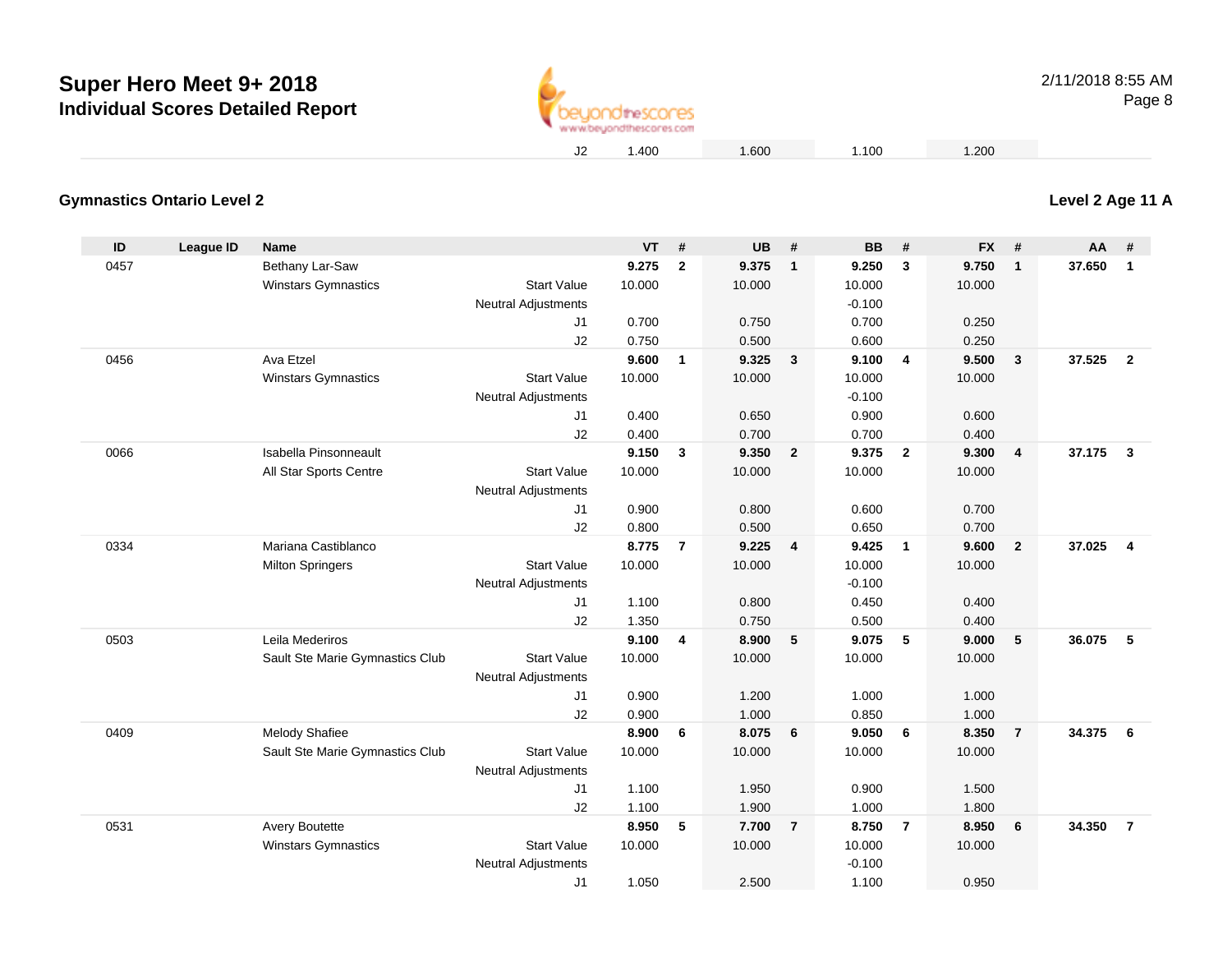

## **Level 2 Age 11 B**

#### **Gymnastics Ontario Level 2**

| ID   | <b>League ID</b> | <b>Name</b>                       |                                                  | <b>VT</b> | #            | <b>UB</b> | #                       | <b>BB</b> | #              | <b>FX</b> | #                       | AA     | #                       |
|------|------------------|-----------------------------------|--------------------------------------------------|-----------|--------------|-----------|-------------------------|-----------|----------------|-----------|-------------------------|--------|-------------------------|
| 0331 |                  | Maya Quaqish                      |                                                  | 9.325     | 4            | 9.575     | $\overline{\mathbf{3}}$ | 9.425     | 3              | 9.900     | $\mathbf{1}$            | 38.225 | $\mathbf{1}$            |
|      |                  | <b>Milton Springers</b>           | <b>Start Value</b>                               | 10.000    |              | 10.000    |                         | 10.000    |                | 10.000    |                         |        |                         |
|      |                  |                                   | Neutral Adjustments                              |           |              |           |                         | $-0.100$  |                |           |                         |        |                         |
|      |                  |                                   | J <sub>1</sub>                                   | 0.650     |              | 0.500     |                         | 0.500     |                | 0.100     |                         |        |                         |
|      |                  |                                   | J2                                               | 0.700     |              | 0.350     |                         | 0.450     |                | 0.100     |                         |        |                         |
| 0455 |                  | <b>Sydney Coulbeck</b>            |                                                  | 9.350     | 3            | 9.625     | $\overline{1}$          | 9.500     | $\mathbf{1}$   | 9.650     | $\overline{2}$          | 38.125 | $\overline{\mathbf{2}}$ |
|      |                  | <b>Winstars Gymnastics</b>        | <b>Start Value</b>                               | 10.000    |              | 10.000    |                         | 10.000    |                | 10.000    |                         |        |                         |
|      |                  |                                   | <b>Neutral Adjustments</b>                       |           |              |           |                         |           |                |           |                         |        |                         |
|      |                  |                                   | J1                                               | 0.600     |              | 0.400     |                         | 0.500     |                | 0.250     |                         |        |                         |
|      |                  |                                   | J2                                               | 0.700     |              | 0.350     |                         | 0.500     |                | 0.450     |                         |        |                         |
| 0333 |                  | Lauren Ciggar                     |                                                  | 9.625     | $\mathbf{1}$ | 9.275     | $\overline{\mathbf{4}}$ | 9.450     | $\overline{2}$ | 9.625     | $\mathbf{3}$            | 37.975 | $\overline{\mathbf{3}}$ |
|      |                  | <b>Milton Springers</b>           | <b>Start Value</b>                               | 10.000    |              | 10.000    |                         | 10.000    |                | 10.000    |                         |        |                         |
|      |                  |                                   | <b>Neutral Adjustments</b>                       |           |              |           |                         | $-0.100$  |                |           |                         |        |                         |
|      |                  |                                   | J1                                               | 0.350     |              | 0.700     |                         | 0.400     |                | 0.350     |                         |        |                         |
|      |                  |                                   | J2                                               | 0.400     |              | 0.750     |                         | 0.500     |                | 0.400     |                         |        |                         |
| 0332 |                  | Kenzie Rizk                       |                                                  | 9.350     | $\mathbf{3}$ | 9.600     | $\overline{\mathbf{2}}$ | 8.850     | 5              | 9.375     | $\overline{\mathbf{4}}$ | 37.175 | $\overline{\mathbf{4}}$ |
|      |                  | <b>Milton Springers</b>           | <b>Start Value</b>                               | 10.000    |              | 10.000    |                         | 10.000    |                | 10.000    |                         |        |                         |
|      |                  |                                   | <b>Neutral Adjustments</b>                       |           |              |           |                         | $-0.100$  |                |           |                         |        |                         |
|      |                  |                                   | J1                                               | 0.700     |              | 0.500     |                         | 1.100     |                | 0.650     |                         |        |                         |
|      |                  |                                   | J2                                               | 0.600     |              | 0.300     |                         | 1.000     |                | 0.600     |                         |        |                         |
| 0533 |                  | Kun Lin Li                        |                                                  | 9.450     | $\mathbf{2}$ | 7.850     | $\overline{7}$          | 9.125     | $\overline{4}$ | 9.300     | 5                       | 35.725 | 5                       |
|      |                  | Winstars Gymnastics               | <b>Start Value</b><br><b>Neutral Adjustments</b> | 10.000    |              | 10.000    |                         | 10.000    |                | 10.000    |                         |        |                         |
|      |                  |                                   | J1                                               | 0.550     |              | 2.300     |                         | 0.950     |                | 0.700     |                         |        |                         |
|      |                  |                                   | J2                                               | 0.550     |              | 2.000     |                         | 0.800     |                | 0.700     |                         |        |                         |
| 0399 |                  | <b>Emily Ethier</b>               |                                                  | 9.175     | 6            | 8.800     | $-5$                    | 8.525     | 6              | 9.100     | 6                       | 35.600 | 6                       |
|      |                  | Sault Ste Marie Gymnastics Club   | <b>Start Value</b>                               | 10.000    |              | 10.000    |                         | 10.000    |                | 10.000    |                         |        |                         |
|      |                  |                                   | <b>Neutral Adjustments</b>                       |           |              |           |                         |           |                |           |                         |        |                         |
|      |                  |                                   | J1                                               | 0.800     |              | 1.200     |                         | 1.400     |                | 0.800     |                         |        |                         |
|      |                  |                                   | J2                                               | 0.850     |              | 1.200     |                         | 1.550     |                | 1.000     |                         |        |                         |
| 0151 |                  | Payton Ewald                      |                                                  | 9.200     | 5            | 8.475     | 6                       | 8.500     | $\overline{7}$ | 8.425     | $\overline{7}$          | 34.600 | $\overline{7}$          |
|      |                  | <b>Chatham Inspire Gymnastics</b> | <b>Start Value</b>                               | 10.000    |              | 10.000    |                         | 10.000    |                | 10.000    |                         |        |                         |
|      |                  |                                   | <b>Neutral Adjustments</b>                       |           |              |           |                         | $-0.100$  |                |           |                         |        |                         |
|      |                  |                                   | J <sub>1</sub>                                   | 0.900     |              | 1.550     |                         | 1.500     |                | 1.550     |                         |        |                         |